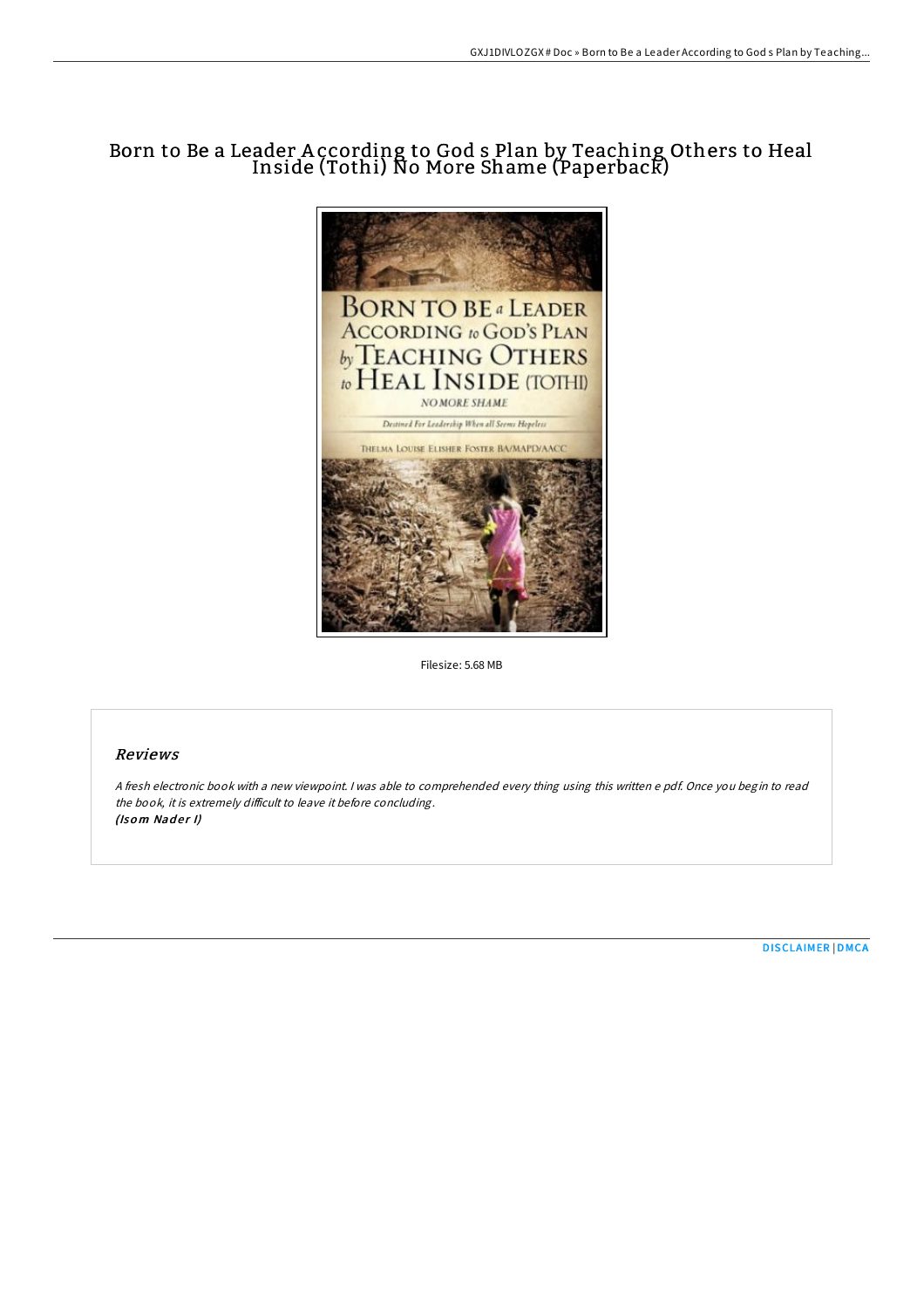## BORN TO BE A LEADER ACCORDING TO GOD S PLAN BY TEACHING OTHERS TO HEAL INSIDE (TOTHI) NO MORE SHAME (PAPERBACK)



To save Born to Be a Leader According to God s Plan by Teaching Others to Heal Inside (Tothi) No More Shame (Pape rback) PDF, remember to follow the button listed below and save the ebook or gain access to other information which are have conjunction with BORN TO BE A LEADER ACCORDING TO GOD S PLAN BY TEACHING OTHERS TO HEAL INSIDE (TOTHI) NO MORE SHAME (PAPERBACK) ebook.

Xulon Press, United States, 2010. Paperback. Condition: New. Language: English . Brand New Book \*\*\*\*\* Print on Demand \*\*\*\*\*.Thelma Foster is a native of Fort Worth Texas, and is the wife of Lewis Bernard Foster, mother of a daughter Caledra Montrail Wortham husband Barron, and son Marquel Bernard Foster wife Christi. The grandmother of six grandchildren Barron Michael Wortham, Calea Elisha Bree Wortham, Noah Reese Wortham, Kaedon D. Foster, Brycen Foster, Triston Allen Foster. She faced many hardships and survived many trails and beat the odds that were against her. Being labeled with learning disability, she attended Tarrant County Junior College, where she received her Associate in Arts Degree. AHer graduating from there she attended Dallas Baptist University receiving her Bachelor of Arts and Science and her Master in Professional Development (M.A.P.D) with concentration in Counseling. After graduating from DBU she attended Light University to obtain her Certification in Christian Counseling. Thelma has been given a great vision to start an organization for men, women, and children in need of guidance to positive thoughtful decision-making; helping to practice new skills; provide positive reinforcement; develop leadership strategies; communication skills; social competencies; building self esteem, setting goals for the future. The ages that are targeted to mentor are the ages between 4 years old thru 14 years old. In the organization we also offer parenting skills training to enhance parent child relationships. This organization is a resource for those who are broken inside, suffering from low self-esteem, single parent obstacles, divorce, joblessness, and those who feel they don t meet the qualification to get a high school or a college education. Thelma set goals and succeeded for beyond the expectation that were put on her, and is active role model and advocate for youth in her community today. She reinforces her stance...

Read Born to Be a Leader According to God s Plan by [Teaching](http://almighty24.tech/born-to-be-a-leader-according-to-god-s-plan-by-t.html) Others to Heal Inside (Tothi) No More Shame B (Pape rback) Online

Download PDF Born to Be a Leader According to God s Plan by [Teaching](http://almighty24.tech/born-to-be-a-leader-according-to-god-s-plan-by-t.html) Others to Heal Inside (Tothi) No More Shame (Paperback)